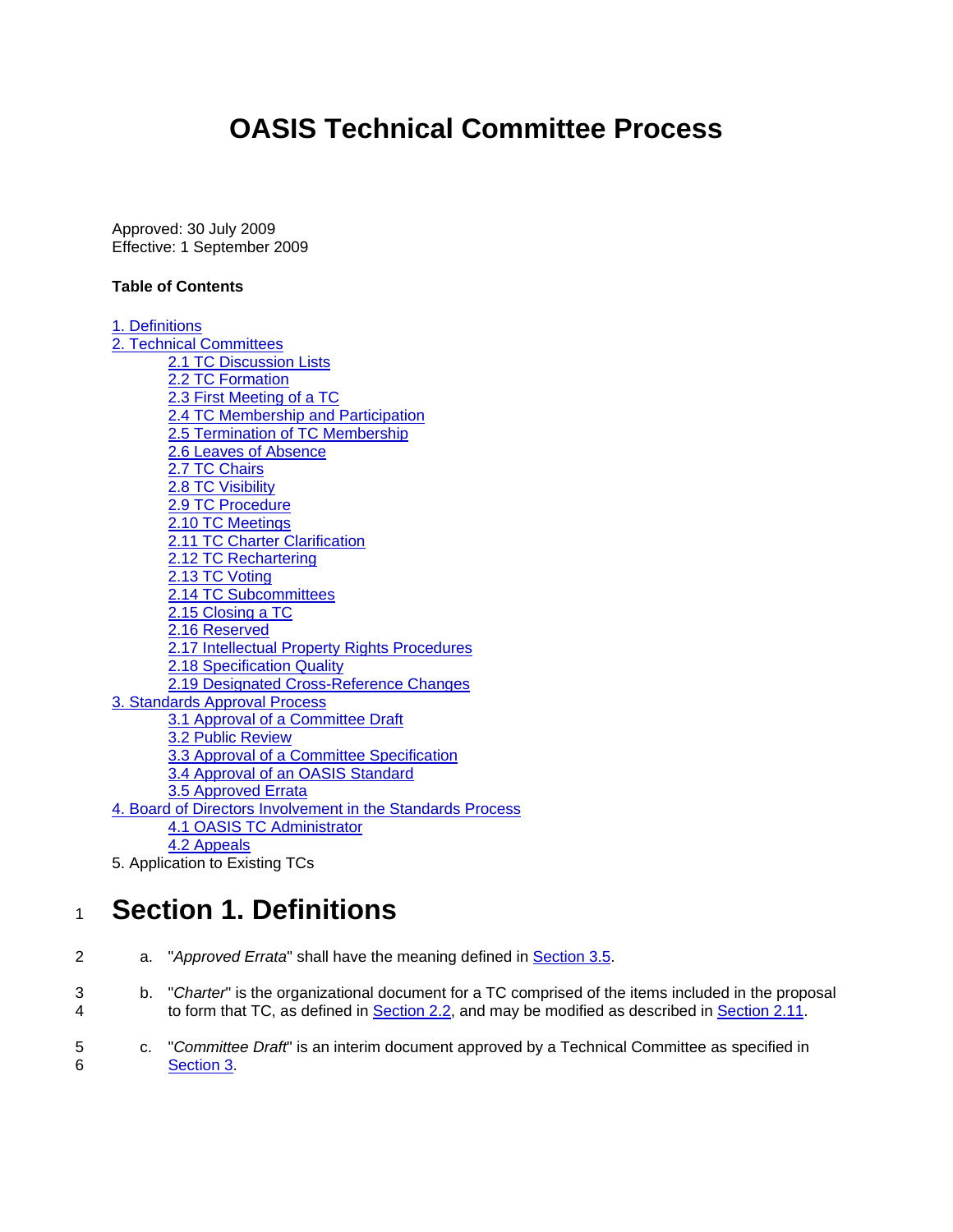- 7 d. "*Committee Specification*" is a Public Review Draft that has completed public review and 8 achieved final approval by a Technical Committee as specified in [Section 3](#page-12-0).
- 9 e. "*Convener*" is an Eligible Person who serves in the role of organizing the first meeting of the TC, 10 **as defined in [Section 2.3.](#page-5-0)**
- 11 12 13 f. "*Eligible Person*" means one of a class of individuals that includes (a) OASIS Individual Members, (b) employees or designees of OASIS Organizational Members, and (c) such other persons as may be designated by the OASIS Board of Directors.
- 14 15 g. "*Errata*" means a set of changes or proposed changes to a specification that are not Substantive Changes.
- 16 17 18 19 h. "*Full Majority Vote*" is a TC vote in which more than 50% (more than half) of the Voting Members vote "yes", regardless of the number of Voting Members present in the meeting. Abstentions are not counted. For example, in a TC in which there are 20 Voting Members, at least 11 Voting Members must vote "yes" for a motion to pass.
- 20 i. "*IPR*" means intellectual property rights.
- 21 i. "Leave of Absence" shall have the meaning defined in [Section 2.6.](#page-7-0)
- 22 k. "*Meeting*" is a meeting of the TC that is properly called and scheduled in advance as described in 23 [Section 2.10.](#page-9-0)
- 24 25 26 l. "*Member*", with respect to a TC, means an Eligible Person who is allowed to subscribe to the TC email list, participate in list discussions, attend and participate in TC meetings, and make Contributions to the TC. The process for becoming a Member of a TC is defined in #membership.
- 27 28 m. "*Minimum Membership*" means five Voting Members of a TC (or, in the case of a TC about to be formed, five Eligible Persons), at least two of which represent OASIS Organizational Members.
- 29 n. "*Normative Portion*" shall have the meaning defined for such term by the [OASIS IPR Policy.](http://www.oasis-open.org/who/intellectualproperty.php)
- 30 31 32 o. "*Normative Reference*" means a reference in a specification to an external document or resource with which the implementer must comply, in order to comply with a Normative Portion of the specification.
- 33 34 p. "*OASIS Draft Deliverable*" means any of the following: Working Drafts, Committee Drafts and Public Review Drafts.
- 35 36 q. "*OASIS Final Deliverable*" means any of the following: Committee Specifications, OASIS Standards and Approved Errata.
- 37 38 r. "*OASIS Individual Member*" means an OASIS Member who is classified as such in their executed Membership Agreement.
- 39 s. "*OASIS Member*" means a person, organization or entity who is a voting or non-voting member of 40 the corporation, as defined by the [OASIS Bylaws](http://www.oasis-open.org/who/bylaws/index.php).
- 41 42 t. "*OASIS Organizational Member*" means an OASIS Member who is classified as such in their executed Membership Agreement.
- 43 u. "*OASIS Standard*" is a Committee Specification that has been submitted by a Technical 44 Committee and reviewed and approved by the OASIS Membership as specified in [Section 3](#page-12-0).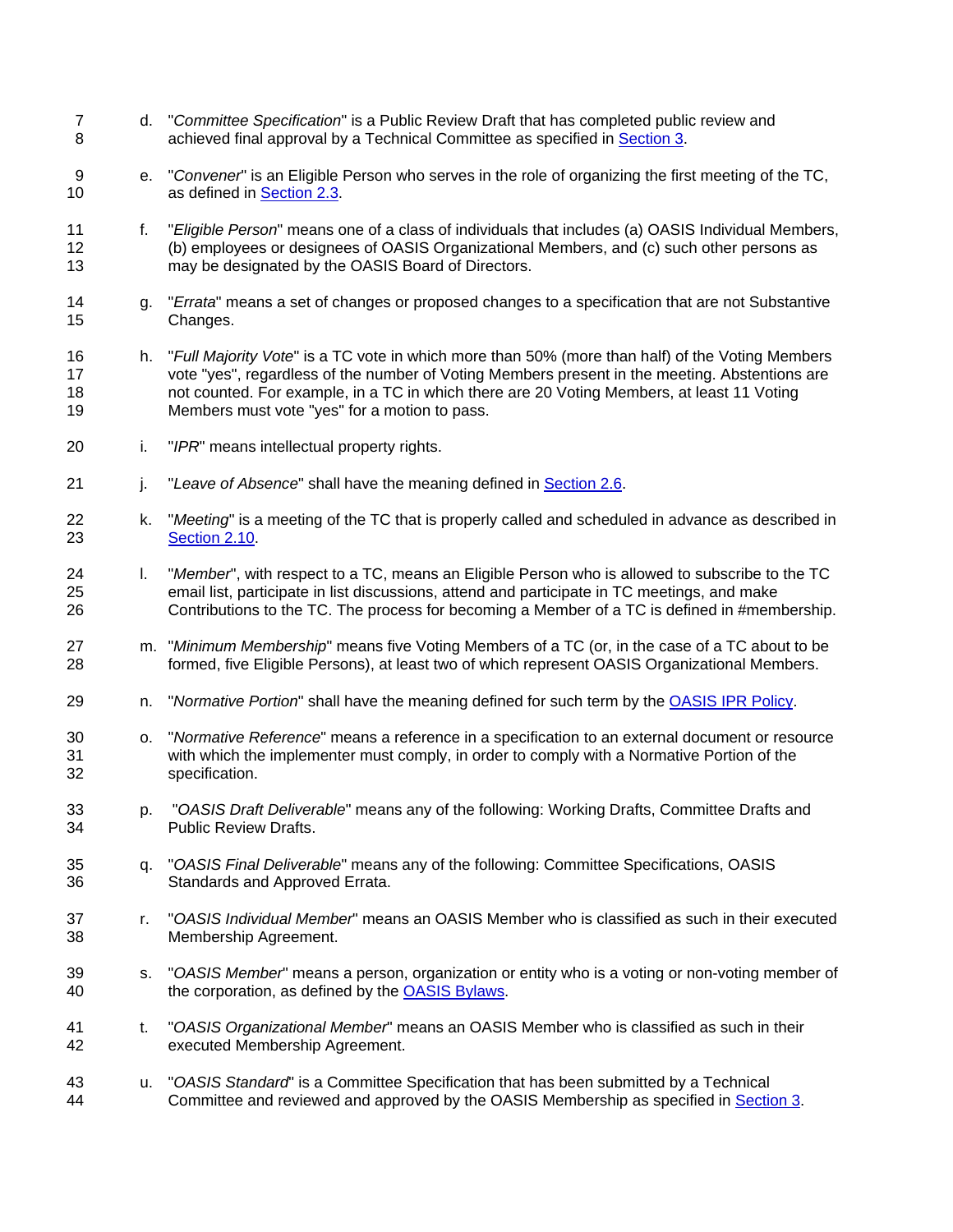- v. "*OASIS TC Administrator*" means the person or persons representing OASIS in administrative 46 matters relating to TCs. All official communications must be sent to to the admin@oasis-open.org. 45
- 47 48 49 w. "*Observer*" is an Eligible Person who is subscribed to the TC email list, and may attend TC meetings, but is not allowed to participate in TC email list discussions, participate or speak in TC meetings, or make Contributions to the TC. The process for becoming an Observer is defined in 50 [Section 2.4](#page-6-0).
- 51 52 x. "Persistent Non-Voting Member" is a TC Member who has declared their non-voting status in that TC. The process for becoming a Persistent Non-Voting Member of a TC is defined in Section 2.4.
- 53 54 55 y. "*Primary Representative*", for any OASIS Organizational Member, means the person or persons designated by that Member to serve as the consortium's principal contact for administrative issues.
- 56 57 z. "*Public*" and "*publicly*" mean all persons, organizations and entities, whether or not OASIS Members.
- 58 aa. "*Public Review Draft*" is a Committee Draft that has been approved by the TC to go to public 59 review as specified in [Section 3](#page-12-0) of this Process.
- 60 61 62 bb. "*Quorum*" is the number of Voting Members of a TC that must be present in a meeting so that Resolutions and decisions may be made. The Quorum for OASIS TC meetings is a simple majority (more than half) of Voting Members.
- 63 cc. "*Quorate Meeting*" is a TC meeting at which a Quorum is present.
- 64 65 dd. "*Resolution*" means a decision reached by a TC by vote. Resolutions require a Simple Majority Vote to pass, unless a Full Majority Vote or Special Majority Vote is required under this Process.
- 66 67 68 ee. "*Simple Majority Vote*" is a vote in which the number of "yes" votes cast is greater than the number of "no" votes cast. Abstentions are not counted. For example, in a quorate meeting in which 20 Voting Members are present, if 7 vote "yes" and 4 vote "no", the motion passes.
- 69 70 71 72 73 74 75 ff. "*Special Majority Vote*" is a TC vote in which at least 2/3 (two thirds) of the Voting Members vote " yes" and no more than 1/4 (one fourth) of the Voting Members vote "no". These numbers are based on the total number of Voting Members, regardless of the number of Voting Members present in the meeting. Abstentions are not counted. For example, in a TC in which there are 30 Voting Members, at least 20 Voting Members must vote "yes" for a motion to pass; but if 8 or more vote "no" then the motion fails. All Special Majority Votes must be conducted by the OASIS TC Administrator.
- 76 77 78 79 gg. "*Specification Approval Motion*" is any motion to initiate a TC ballot to advance the status of a specification, including the approval of a Committee Draft, the approval of a Public Review Draft (initiating a Public Review), the approval of a Committee Specification, and the submission by the TC of a Committee Specification to OASIS for approval as an OASIS Standard.
- 80 81 82 83 hh. "*Specification Ballot*" is any ballot on the approval of the technical content of a document work within the TC, such as the approval of a Committee Draft, start of Public Review, approval of Committee Specification, or submission of a Committee Specification to OASIS for approval as an OASIS Standard.
- 84 85 ii. "*Statement of Use*", with respect to a specification, is a written statement by an OASIS Organizational Member stating that it is successfully using or implementing that specification in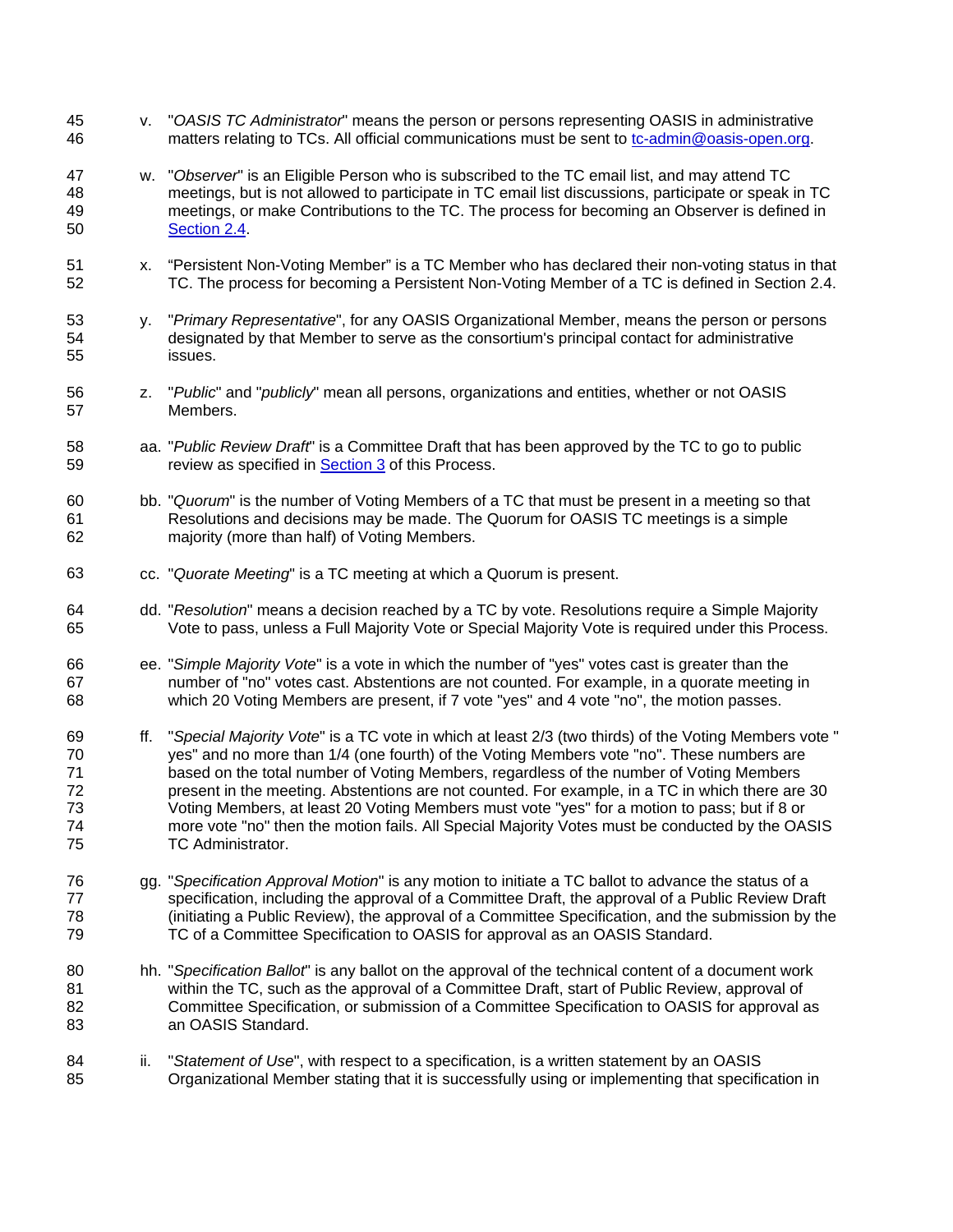- <span id="page-3-0"></span>accordance with the conformance clauses specified in **Section 2.18**, and stating whether its use included the interoperation of multiple independent implementations. 86 87
- 88 89 jj. "*Subcommittee*"(or "*SC*") is a group of Members of a TC producing recommendations for consideration by the parent TC.
- 90 91 kk. "*Substantive Change*" is a change to a specification that would require a compliant application or implementation to be modified or rewritten in order to remain compliant.
- 92 93 ll. "*Technical Committee*" (or "*TC*") means a group comprised of at least the Minimum Membership formed and conducted according to the provisions of this OASIS TC Process.
- 94 mm. "*Voting Member*" is a Member of a TC who has voting rights in the TC. The process for 95 gaining voting rights is defined in [Section 2.4.](#page-6-0)
- 96 97 nn. "*Working Draft*" is any version of a specification or other document produced by the TC which has not yet received any level of approval from the TC.
- 98 The use of the term "day" or "days" in this TC Process refers to calendar days.

## 99 **Section 2. Technical Committees**

#### 100 **2.1. TC Discussion Lists**

101 102 Any group of at least three Eligible Persons may begin a publicly subscribable discussion list for the purpose of forming a TC by submitting to the OASIS TC Administrator the following items:

103 104 (1) The name of the discussion list, which shall not be the same as the name of the list in which the TC itself shall operate if formed.

105 (2) A preliminary statement of scope for the TC whose formation the list is intended to discuss.

106 107 (3) The names, electronic mail addresses, and OASIS Organizational or Individual Membership affiliations of the three or more Eligible Persons proposing to create the discussion list.

- 108 (4) The name of the discussion list leader.
- 109 No later than 15 days following the submission, the OASIS TC Administrator shall provide these materials
- 110 111 to the OASIS Membership with a Call For Participation in a discussion list whose purpose is to propose the TC described in the application.
- 112 Discussion on the list is restricted to evaluating the interest in proposing a new OASIS TC, and defining
- 113 the proposal for one or more new OASIS TCs. The list of subscribers to the discussion list shall be
- 114 available to all subscribers. The discussion list shall automatically close 90 days after the Call For
- 115 Participation is issued.

#### 116 **2.2. TC Formation**

- 117 Any group of at least Minimum Membership shall be authorized to begin a TC by submitting to the OASIS
- 118 TC Administrator, with a copy to those listed in 2(d) and 2(e) below, the following items, written in English
- 119 and provided in electronic form as plain text. No information other than these items may be included in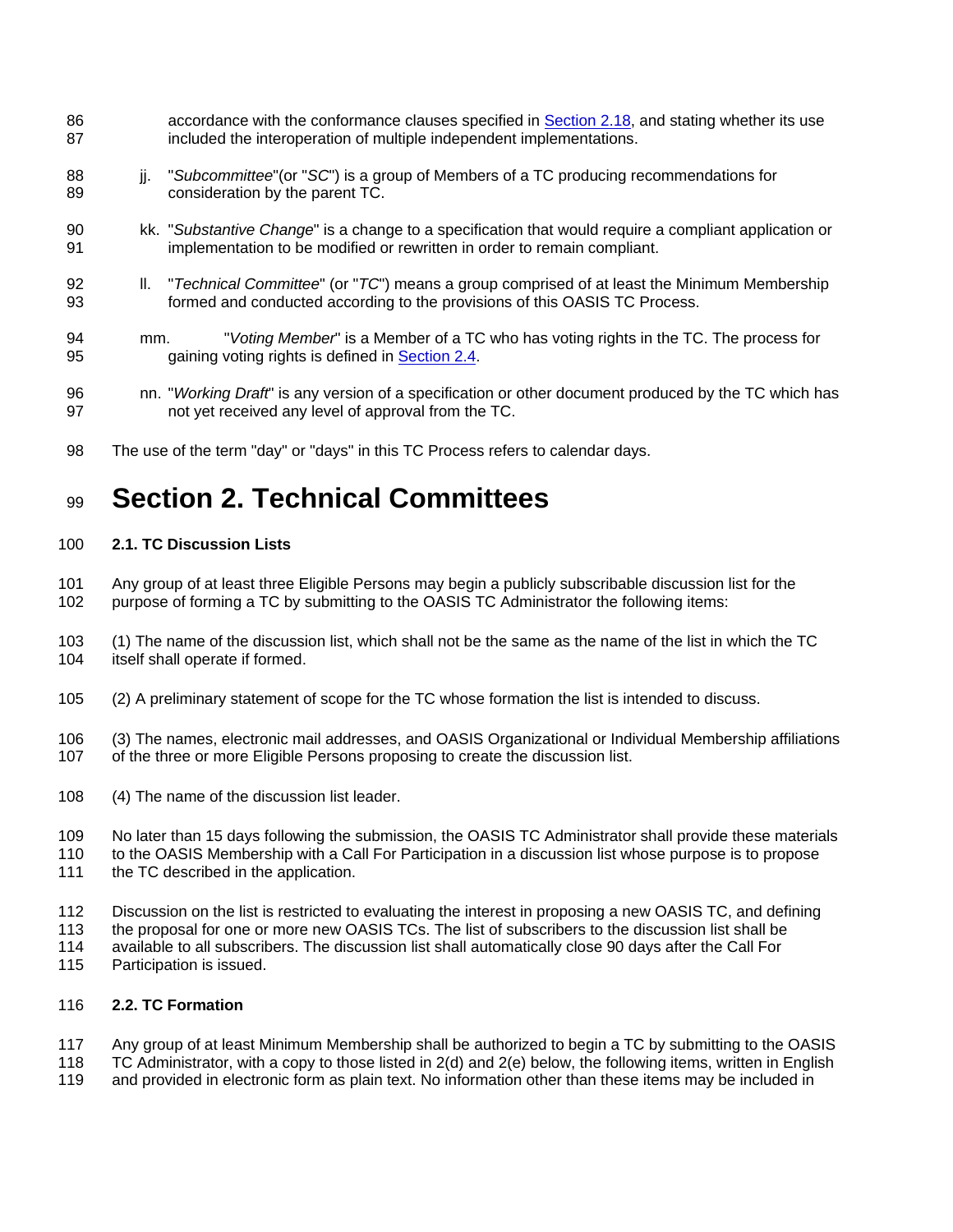- the proposal. All items must be provided in any subsequent revision of the proposal, and must be 120
- submitted in the same manner as the original submission. 121
- 122 (1) The Charter of the TC, which includes only the following items:

123 (1)(a) The name of the TC, such name not to have been previously used for an OASIS TC and not to

124 125 include any trademarks or service marks not owned by OASIS. The proposed TC name is subject to TC Administrator approval and may not include any misleading or inappropriate names. The proposed name

126 must specify any acronyms or abbreviations of the name that shall be used to refer to the TC.

127 (1)(b) A statement of purpose, including a definition of the problem to be solved.

128 129 (1)(c) The scope of the work of the TC, which must be germane to the mission of OASIS, and which includes a definition of what is and what is not the work of the TC, and how it can be determined when the

130 work of the TC has been completed. The scope may reference a specific contribution of existing work as

131 a starting point, but other contributions may be made by TC Members on or after the first meeting of the

132 TC. Such other contributions shall be considered by the TC Members on an equal basis to improve the

133 original starting point contribution.

- 134 (1)(d) A list of deliverables, with projected completion dates.
- 135 (1)(e) Specification of the IPR Mode under which the TC will operate.
- 136 (1)(f) The anticipated audience or users of the work.
- 137 (1)(g) The language in which the TC shall conduct business.
- 138 (2) Non-normative information regarding the startup of the TC, which includes:

139 (2)(a) Identification of similar or applicable work that is being done in other OASIS TCs or by other

140 organizations, why there is a need for another effort in this area and how this proposed TC will be

141 different, and what level of liaison will be pursued with these other organizations.

142 (2)(b) The date, time, and location of the first meeting, whether it will be held in person or by telephone,

143 and who will sponsor this first meeting. The first meeting of a TC shall occur no less than 30 days after

- 144 the announcement of its formation in the case of a meeting held exclusively by telephone or other
- 145 electronic means, and no less than 45 days after the announcement of its formation in the case of a
- 146 meeting held face-to-face (whether or not a telephone bridge is also available).
- 147 148 149 (2)(c) The projected on-going meeting schedule for the year following the formation of the TC, or until the projected date of the final deliverable, whichever comes first, and who will be expected to sponsor these meetings.
- 150 151 (2)(d) The names, electronic mail addresses, and membership affiliations of at least Minimum Membership who support this proposal and are committed to the Charter and projected meeting
- 152 schedule.

153 (2)(e) For each OASIS Organizational Member listed in (2)(d), the name, electronic mail address,

154 membership affiliation, and statement of support for the proposed Charter from the Primary

155 Representative.

156 (2)(f) The name of the Convener who must be an Eligible Person.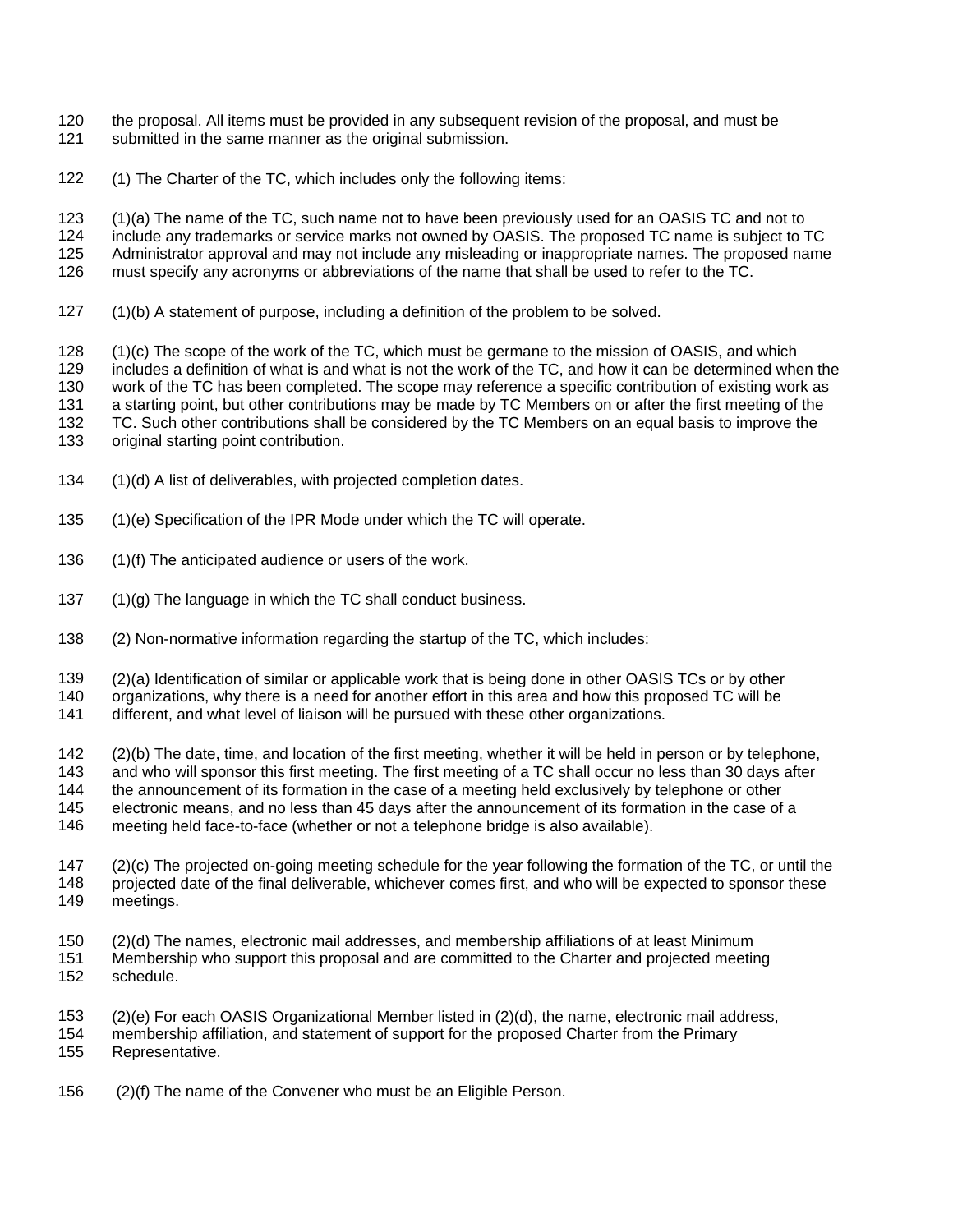- <span id="page-5-0"></span>157 (2)(g) The name of the Member Section with which the TC intends to affiliate, if any.
- 158 159 (2)(h) Optionally, a list of contributions of existing technical work that the proposers anticipate will be made to this TC.
- 160 161 (2)(i) Optionally, a draft Frequently Asked Questions (FAQ) document regarding the planned scope of the TC, for posting on the TC's website.
- 162 (2)(j) Optionally, a proposed working title and acronym for the specification(s) to be developed by the TC.

163 No later than 5 days following the submission, the OASIS TC Administrator shall either return the

164 165 submission to its originators, with an explanation indicating its failure to meet the requirements set forth in this section, or shall post notice of the submission to an announced mailing list (or equivalent method)

166 visible to the submission proposers and the OASIS Membership, for comment.

167 The notice will announce that comments will be received until the 14th day after the notice, and will

168 announce a date within 4 days of that 14th day for a conference call, among the Convener, the OASIS TC

169 170 Administrator, and those proposers who wish to attend. Other OASIS Members who wish to attend may observe.

171 The proposer group may amend their submission at any time until the 28th day after the submission

172 (except that changes to the roster of proposers may occur at any time until the final posting). By the 28th

173 day the proposer group must post a pointer to an account of each of the comments / issues raised during

174 that review, along with its resolution.

175 No later than the 30th day after the submission, if those pointers have been posted, and the last version

176 of the submission from the proposer group meets the requirements of these rules, the OASIS TC

177 Administrator must post them to the OASIS Membership with a Call For Participation and an

178 announcement of a first meeting. Otherwise, the Convener may obtain a single 10-day extension for

179 posting a compliant proposal with the OASIS TC Administrator.

#### 180 **2.3. First Meeting of a TC**

181 182 183 184 185 186 Eligible Persons intending to participate in the first meeting must use the OASIS collaborative tools to register as a TC Member, and to specify whether they intend to gain voting rights, no later than 7 days prior to a meeting held exclusively by telephone (or other electronic means) or 15 days prior to a face to face meeting. No later than 7 days prior to the meeting, the OASIS TC Administrator will post a notice to the prospective Members on the TC's general email list inviting indications of candidacy for TC Chair to be posted to that list.

187 188 If the Eligible Person is an employee or designee of an OASIS Organizational Member, the Primary Representative of that organization must confirm to the Convener and to the TC Administrator that the

189 person may become a Member of the TC.

190 191 192 193 Every Eligible Person who has so registered and been confirmed shall be a Member of the TC beginning with the first meeting. Every Eligible Person who has so registered, requested voting rights, been confirmed, and is present at the first meeting of a TC shall be a Voting Member of the TC beginning with the first meeting.

194 The first meeting of a TC must occur at the place and time and in the manner described in the

195 announcement. Any initial meeting whose time or location is changed and any initial telephone or other

196 electronic meeting that fails to grant access to every Eligible Person previously registering to attend shall

197 be subject to appeal as provided in [Section 4.2](#page-16-0).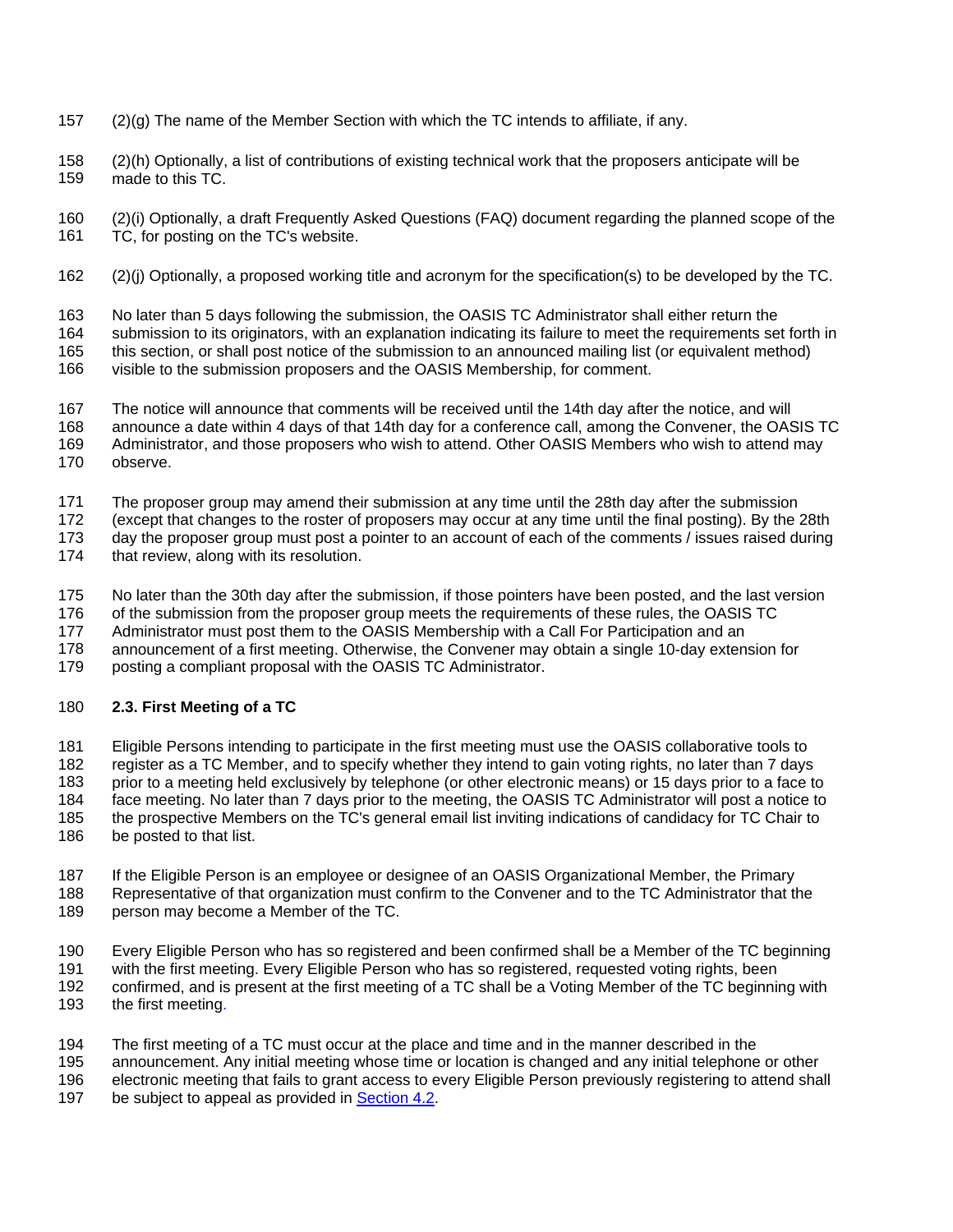- <span id="page-6-0"></span>At least Minimum Membership must become Voting Members at the first TC meeting or the TC shall be considered not to have been successfully started and shall be closed. 198 199
- 200 201 At the first meeting the TC must elect a Chair as the first order of business, from among nominations made by Voting Members at that meeting. Once the Chair is elected the role of Convener ends.

#### 202 **2.4. TC Membership and Participation**

203 TC membership is per person, not per organization, and is not transferable from person to person.

2.4.1 Observer: An Eligible Person may become an Observer of a TC by registering as an Observer using the electronic collaboration tools provided by OASIS. If the Eligible Person is an employee or designee of an OASIS Organizational Member, the Primary Representative of that organization must be notified that the person has requested to become an Observer. The Observer is not a TC Member so has no 204 205 206 207

attendance or participation requirements to maintain this status, other than to remain an Eligible Person. 208

- 2.4.2 Member: Any time after the first meeting, an Eligible Person shall become a Member of an existing TC by registering as a Member using the electronic collaboration tools provided by OASIS. If the Eligible Person is an employee or designee of an OASIS organizational Member, the Primary Representative of that organization must confirm to the Chair and to the TC Administrator that the person may become a Member of the TC. Upon receipt by the Chair of confirmation by the Primary Representative the Member may begin participating, but shall not have voting rights. A Member shall become eligible to vote in the TC when the requirements below are met. 209 210 211 212 213 214 215
- 2.4.3 Persistent Non-Voting Member: A Member or Voting Member may, at any time after joining a Technical Committee, send e-mail to both the Chair and the TC mailing list informing them of their change in membership status, effective as of the date of notice, or other specified future date. A Persistent Non-Voting Member retains participation rights but is not eligible to vote and does not count towards quorum. A Persistent Non-Voting Member who wishes to gain voting rights must send e-mail to both the Chair and the TC mailing list informing them of their intent to become a Voting Member and must follow the rules in section 2.4.4 (c) as if they had lost their voting rights due to non-attendance. 216 217 218 219 220 221 222
- 223 2.4.4 Voting Member:

224 (a) After the first Meeting of a TC, a Member shall gain voting rights at the close of the second

- 225 consecutive Meeting attended by the Member or, if less than two Meetings are called within 60 days after
- 226 the person becomes a Member, at the close of that 60th day. OASIS Individual Members and the
- 227 228 representatives of OASIS Organizational Members are equally eligible to serve as Voting Members of a TC.
- 229 230 231 232 (b) A Voting Member must be active in a TC to maintain voting rights. In TCs that hold Meetings, a Voting Member who is absent from two consecutive Meetings (as recorded in the minutes) loses his or her voting rights at the end of the second Meeting missed. If a TC has adopted a standing rule to conduct business only by electronic ballot, without Meetings, then a Voting Member who fails to cast a ballot in two
- 233 consecutive Specification Ballots loses his or her voting rights at the close of the second ballot missed.

234 235 236 237 238 239 (c) A TC Member who has lost his or her voting rights shall regain them for a TC that holds Meetings by attending two consecutive Meetings (as recorded in the minutes), thus regaining voting rights after the end of the second Meeting attended or, if less than two Meetings are called within 60 days after the loss of such rights, at the close of that 60th day. A Member of a TC that does not hold Meetings may regain voting rights by making a request to the chair(s) to regain them, effective at the close of the 60th day after the request.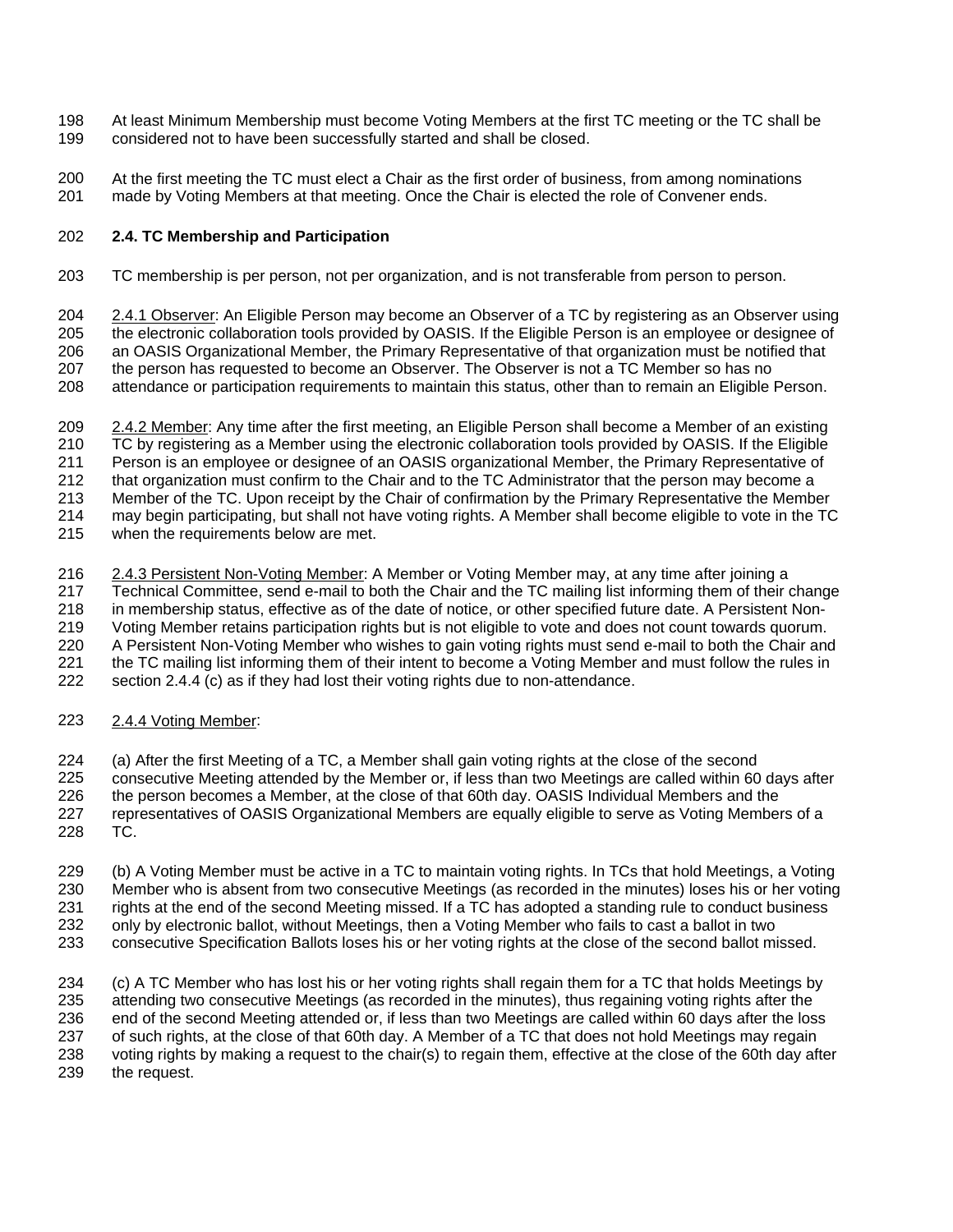- <span id="page-7-0"></span>(d) Voting Members who lose their voting rights remain Members of the TC. A warning may be sent to the 240
- Member by the Chair, but the loss of voting rights is not dependent on the warning. 241

# 242 **2.5 Termination of TC Membership**

- Except as provided in [Section 2.6](#page-7-0), membership in an OASIS TC shall be terminated under the following conditions: 243 244
- 245 246 (1) A Member shall be considered to have resigned from a TC upon his sending notification of resignation to the TC general email list.
- 247 248 249 250 (2) Persons who lose Eligible Person status for reasons including, but not limited to, change of employment shall have up to 15 days of TC membership as an OASIS Individual Member in which to request a Leave of Absence or re-establish eligibility. A Member shall lose TC membership on the 16th day after losing Eligible Person status or at the end of a Leave of Absence requested as specified in 251 [Section 2.6](#page-7-0) if Eligible Person status has not been re-established.
- 252 253 Termination of membership in an OASIS TC shall automatically end voting rights in the TC as well as membership in any subcommittee of that TC.

#### 254 **2.6 Leaves of Absence**

255 256 Every Voting Member of an OASIS TC shall be entitled to at least one Leave of Absence during any one twelve month period. During a Leave of Absence, a Voting Member shall be exempt from the participation criteria specified in [Section 2.4.](#page-6-0) A first Leave of Absence during any one twelve month period shall be obtained automatically by sending an email to both the Chair and the TC mailing list. The Chair must notify the TC of all Leaves of Absence by reporting them in the minutes of the TC's next meeting. 257 258 259

260 261 262 263 A Voting Member who has already been granted a Leave of Absence during any twelve month period may apply for a maximum of one additional Leave of Absence during the same twelve month period, but a second Leave of Absence during any twelve month period shall be granted only upon formal Resolution of the TC.

264 265 266 A Voting Member of a TC who has been granted a Leave of Absence shall not have voting rights in the TC and all of its subcommittees for the duration of the Leave; voting rights shall resume immediately upon the person returning from Leave.

267 268 269 270 271 272 273 The length of a Leave of Absence shall be specified in advance by the Voting Member requesting it and shall not exceed 45 days. A Leave of Absence shall begin no earlier than seven days after the date upon which the request was delivered to the Chair of the TC and shall end on the date specified, or at the beginning of the first TC meeting or subcommittee meeting attended after the Leave begins, or upon transmittal of the first mail ballot returned after the Leave begins, whichever comes first. Time allocated for a Leave of Absence but not used due to early resumption of participation cannot be carried over into another Leave.

#### 274 **2.7. TC Chairs**

275 276 277 278 279 Each TC must have a Chair. Only Members and Voting Members of the TC are eligible to be Chair or co-Chair. The TC Chair is initially elected at the first meeting. The Chair is elected by Full Majority Vote of the TC. If the TC does not have a Chair then all TC activities, with the exception of the selection of a new Chair, are suspended; if the TC does not have a Chair for 120 days, the TC Administrator must close the TC.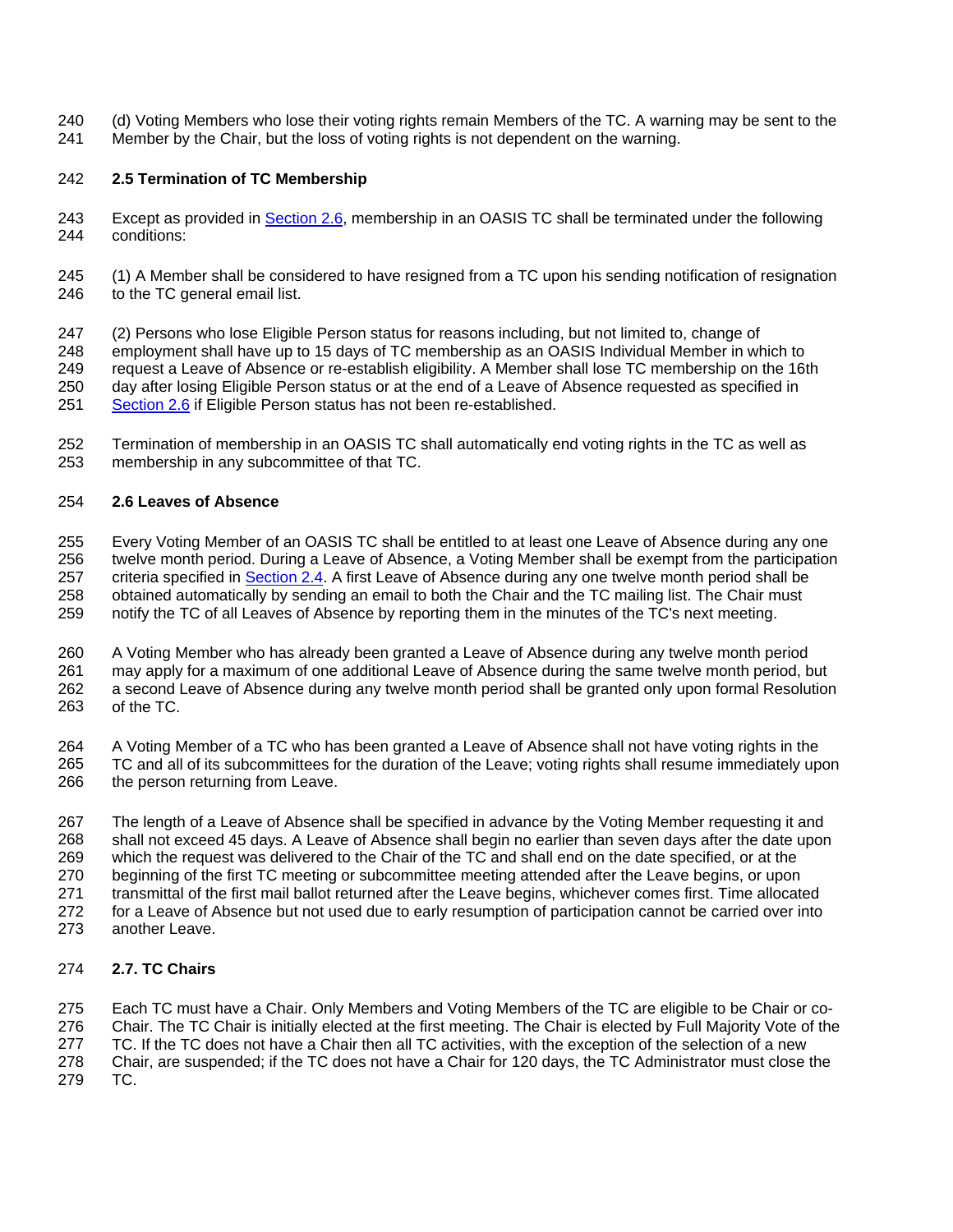- <span id="page-8-0"></span>The responsibilities of Chair of a TC may be discharged by no more than two co-Chairs. In the event that 280
- the Chair position is so shared each co-Chair is equally responsible for the Chair duties and 281
- responsibilities. Throughout this TC Process, whenever a notification to the TC Chair is required this must 282
- be made to both co-Chairs. 283

284 285 286 A TC Chair may be removed by action of the Board of Directors or by a Special Majority Vote of the TC. In the event that a TC has co-Chairs each may be removed individually or both may be removed by a single action.

287 288 289 290 291 292 A vacancy in chairing a TC shall be deemed to exist when (i) the Chair or one or both co-Chairs has been removed, (ii) the Chair or one or both co-Chairs has resigned the position, or (iii) the Chair or one or both co-Chairs ceases to be a Member of the TC. Vacancies in chairing a TC shall be filled by election from the TC Members; the TC may elect at any time by vote to elect a co-Chair, if only one Chair is seated, or to leave a second seat vacant. Any TC chair or co-chair election shall be by Full Majority Vote of the TC, with each winning candidate having received a full majority vote regardless of the number of candidates.

- 293 294 The same provisions regarding Leaves of Absence shall apply to the Chair or co-Chair of a TC as to the other TC Members, and additionally the Chair must notify both the OASIS TC Administrator and the TC at
- 295 least 30 days prior to any non-emergency leave of absence.

#### 296 **2.8 TC Visibility**

297 The official copies of all resources of the TC and its associated subcommittees, including web pages,

298 documents, email lists and any other records of discussions, must be located only on facilities designated

299 300 by OASIS. TCs and SCs may not conduct official business or technical discussions, store documents, or host web pages on servers or systems not designated by OASIS. All web pages, documents, ballot

301 results and email archives of all TCs and SCs shall be publicly visible.

Mail Lists: Each TC shall be provided upon formation with a general discussion email list and a means to collect public comments. Subscription to the general email list shall be required for Members, Voting Members, and Observers of the TC. 302 303 304

305 306 307 308 The minutes of each TC meeting and a record of all decisions shall be published to that TC's general email list. All official communications and discussions of the TC must take place on the email list. All TC email lists shall be archived for the duration of the corporation, and all TC email archives shall be publicly visible.

309 310 311 312 313 314 The purpose of the TC's public comment facility is to receive comments from the public and is not for public discussion. Comments shall be publicly archived, and shall be forwarded to one or more Members of the TC including the TC Chair. TCs shall not be required to respond to comments. Comments to the TC made by Members of the TC must be made via the TC general email list, and comments made by non-TC members, including from the public, must be made via the TC's comment facility. Comments shall not be accepted via any other means.

Web Pages: The OASIS TC Administrator shall provide the TC with a publicly accessible web page. The TC must keep the following information current on the TC web page: the TC name and Charter; standing rules and other adopted procedures; meeting schedule; anticipated deliverables and delivery dates; list of TC Members; the name and email address of the TC Chair or co-Chairs as well as other positions such as secretary, editor, etc. that may exist; list of subcommittees, their deliverables, and members; links to a repository of the draft and completed TC documents with identification of the latest versions of the TC's specifications; and a link to the IPR declarations for that TC. 315 316 317 318 319 320 321

Announcements: The OASIS TC Administrator shall create a publicly archived list for announcements from the OASIS TC Administrator regarding TCs. Any Eligible Person shall be able to subscribe to this 322 323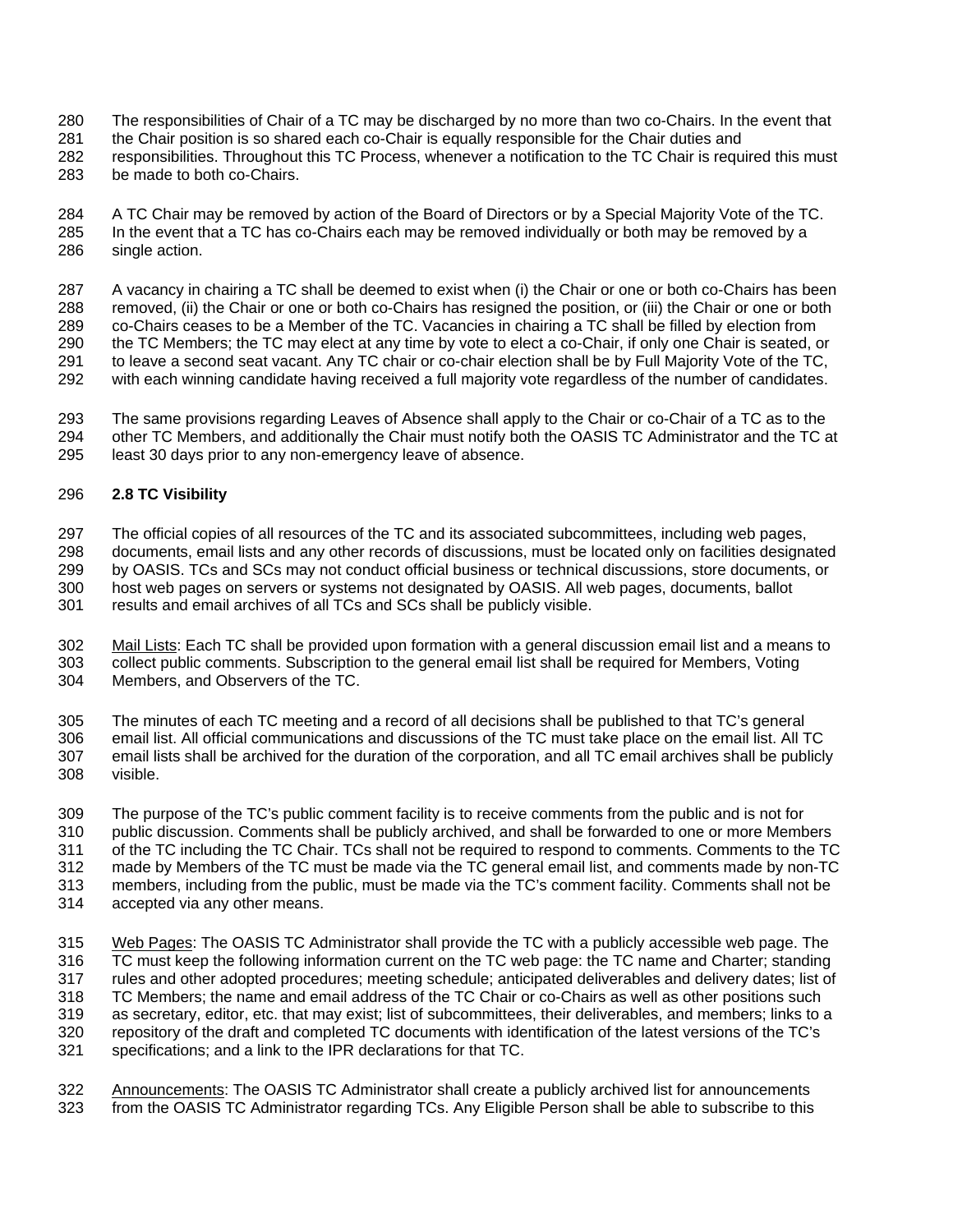- <span id="page-9-0"></span>list. Every important change in TC status shall be posted to the announcement list; such changes shall 324
- include but not be limited to the following: TC formation; TC Charter revision; start of Public Review; 325
- approval of Committee Specifications; submission of a Committee Specification as a proposed OASIS 326
- Standard; approval or rejection of a proposed OASIS Standard; and closure of a TC. 327

#### 328 **2.9 TC Procedure**

- 329 The operation of TCs shall be governed by *Robert's Rules of Order Newly Revised*, insofar as such rules
- are not inconsistent with or in conflict with this TC Process, the [OASIS IPR Policy,](http://www.oasis-open.org/who/intellectualproperty.php) the [OASIS Bylaws](http://www.oasis-open.org/who/bylaws/index.php), 330
- other Board-approved policies, or with provisions of law. The duration of a TC shall be considered a 331
- single session. Formal actions of TCs shall be governed by the same rules regardless of the language in 332
- which the work is taking place. 333

334 335 336 337 338 339 Standing rules may be adopted, amended, or rescinded by Full Majority Vote of the TC. The TC may not adopt standing rules or other Resolutions related to IPR, quorum requirements, membership, voting, participation, or that otherwise conflict with or supersede any OASIS Board-approved policy. Standing rules, and any amendments to them, must be communicated to the TC Administrator, who may rescind them if they are in conflict with OASIS policy, and, in order to be enforceable, must be published on the TC's web page.

#### 340 **2.10 TC Meetings**

341 342 343 344 TC meetings must be properly called and scheduled in advance using the OASIS electronic collaborative tools. Meetings scheduled or conducted in such a manner as to exclude the participation of any Member is subject to appeal. Meetings may be conducted face-to-face or via telephone conference or other electronic media that allow participation of all Members of the TC. In order to enable the openness of TC

- 345 346 proceedings, meetings should be scheduled and conducted so as to permit the presence of as many TC Observers as is logistically feasible. Meeting minutes must be recorded and published to the TC's general email list and referenced on the TC web page.
- 347

348 349 Without a quorum present discussions may take place but no business may be conducted; those present may act as a "Committee of the Whole" as defined in *Robert's Rules of Order Newly Revised*, and make a

350 351 report to the entire TC. Attendance must be recorded in the meeting minutes. Meetings without quorum shall still count towards attendance for purposes of Members gaining, maintaining, or losing voting rights.

#### 352 **2.11 TC Charter Clarification**

353 354 355 A TC may clarify its Charter only for the purpose of removing ambiguity or for narrowing the scope of the topic defined by the Charter. The TC may not broaden or otherwise change its scope of the topic of work. The list of deliverables may be expanded only if the new deliverables are within the scope of the topic.

356 357 358 359 Approval for clarification shall require a Special Majority Vote of the TC. The clarification of the Charter may occur no earlier than the first meeting of the TC. The TC Chair shall notify the TC Administrator that a motion has been made to clarify the Charter, and the TC Administrator shall set up and conduct the ballot.

360 361 The TC Administrator may prevent the proposed clarification from coming to vote if it is not in conformance with OASIS policies. The TC Administrator must within 15 days either open the ballot or

362 reply to the TC with the reason why the change cannot be voted upon. The clarified Charter shall not take

363 effect until approved and announced by the TC Administrator. The TC Administrator shall publicize

approved changes as specified in [Section 2.8](#page-8-0) and any revisable publicly visible description (e.g., web 364

page) promulgated by the TC shall be updated to reflect such changes. 365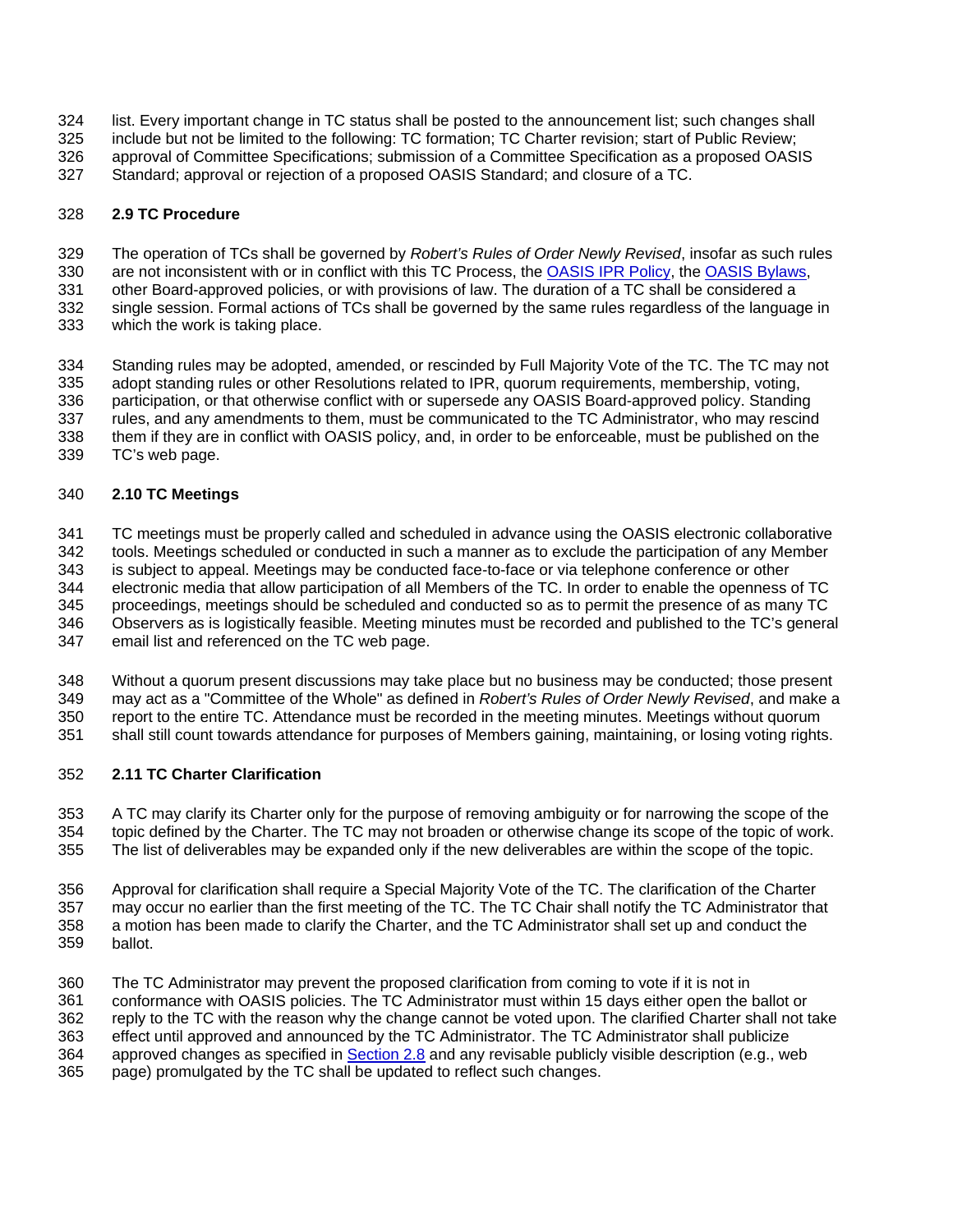## <span id="page-10-0"></span>366 **2.12 TC Rechartering**

367 368 A TC may be rechartered for purposes of expanding the scope of the TC. The TC shall retain the name of the predecessor, and all email lists and archives, web pages, etc. shall move from the predecessor TC to

369 the rechartered TC. However, any Contributions made to the previous TC must be recontributed.

370 371 The rechartering may not change the IPR Mode of the TC; if a different IPR Mode is required then a new TC (with a unique name) must be formed.

372 373 374 375 376 A proposal to recharter the TC must be submitted to the TC Administrator, which proposal shall be in all respects the same as a proposal to form a new TC with the exception that the TC name and IPR Mode shall be the same as the predecessor TC. The TC Administrator shall reply to the proposers within 15 days, and if the proposal is complete shall schedule a ballot. Approval for rechartering shall require a Special Majority Vote of the TC being rechartered.

377 378 379 380 381 Upon approval of the ballot, the TC Administrator shall announce the newly rechartered TC in the same manner as a new TC. Membership in the rechartered TC shall be determined in the same manner as for a new TC. The predecessor TC shall be closed at the end of the day prior to the date of the first meeting of the rechartered TC. The time period for determining Members' Participation Obligation shall restart at the first meeting of the new TC.

#### 382 **2.13 TC Voting**

383 TC votes require a Simple Majority Vote to pass, except as noted elsewhere in this Process. All TC

384 ballots requiring a Special Majority Vote for approval must be conducted by the TC Administrator; the TC

385 Chair shall notify the TC Administrator that a motion has been made which requires a Special Majority

386 Vote, and the TC Administrator shall set up and conduct the ballot.

Eligibility: A Member of a TC must have voting rights to make or second a motion, and must have voting rights at the time a ballot is opened in order to vote on that ballot. Every Voting Member of a TC has a single vote. Organizations do not vote in TCs. Proxies shall not be allowed in TC voting. 387 388 389

Electronic Voting: TCs may conduct electronic ballots, either by using the TC's general mail list or the publicly archived electronic voting functionality provided by OASIS. The minimum period allowed for 390 391

electronic voting shall be seven days; the TC may specify a longer voting period for a particular electronic 392

- ballot. Any Specification Ballot conducted as an electronic ballot must permit each voter to choose "yes", 393
- "no" or "abstain." 394

395 A motion to open an electronic ballot must be made in a TC meeting unless the TC has adopted a

396 standing rule to allow this motion to be made on the TC's general email list. When such a rule has been

397 adopted, motions made on the mail list must also be seconded and discussed on that list.

#### 398 **2.14 TC Subcommittees**

399 400 The TC may by Resolution create a subcommittee (SC). The Resolution must be minuted, and must include the name, statement of purpose, list of deliverables, and name of the Chair of the SC. All of these

401 items must fall within the Charter of the TC and conform to OASIS policy.

402 The deliverables of the SC are made only to the TC. Members of the SC must first be Members of the TC.

403 404 Observers of a TC may be Observers of a SC, but may not become SC members without first becoming a Member of the TC. An SC member may resign from the SC and remain a Member of the TC.

405 **2.15 Closing a TC**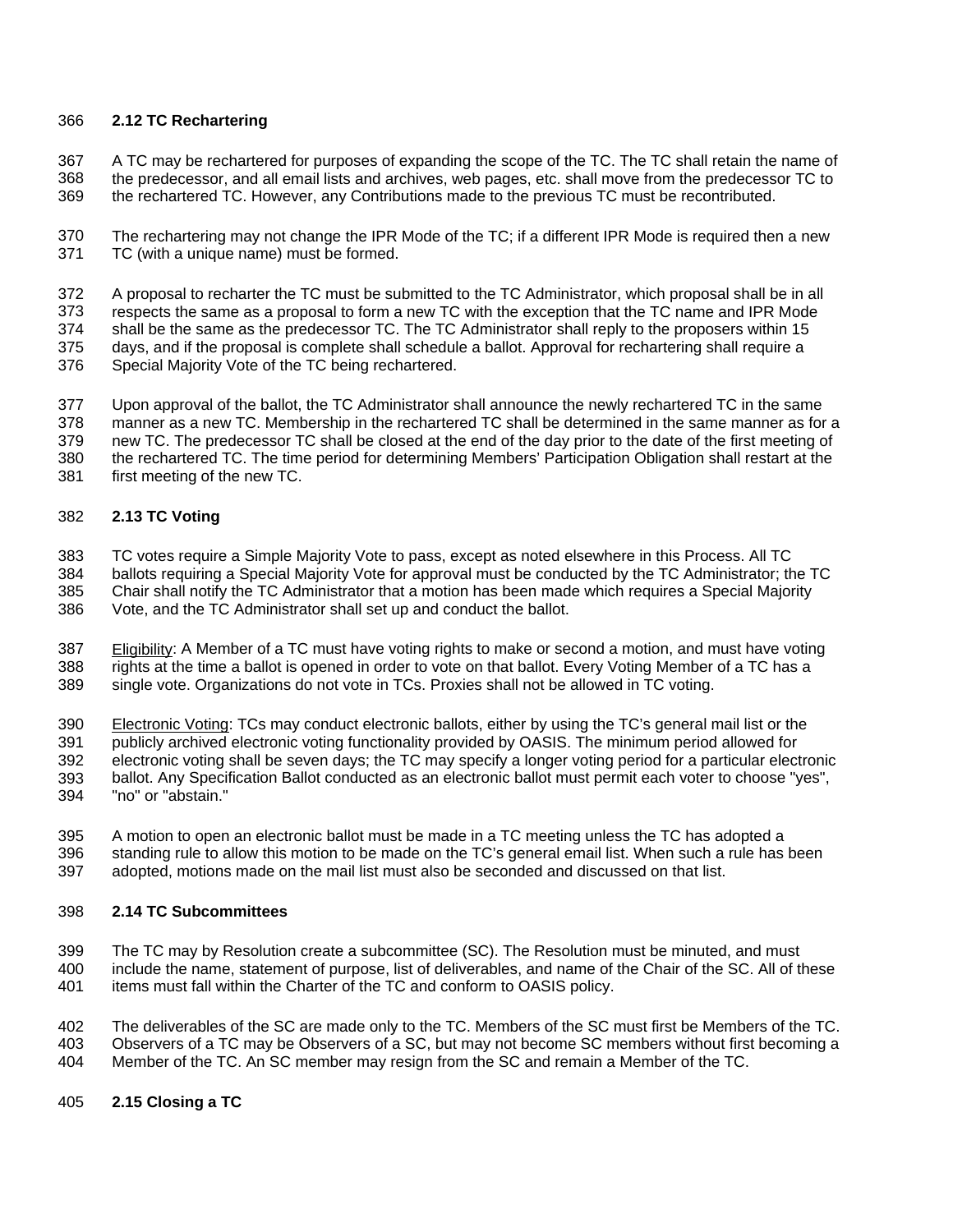- <span id="page-11-0"></span>A TC may be closed by Full Majority Vote of the TC, by Resolution of the OASIS Board of Directors, or by the OASIS TC Administrator. 406 407
- 408 The TC Administrator must close a TC that has completed the deliverables listed in its Charter if the TC
- 409 does not add new deliverables or that fails to elect a Chair for the period provided in [Section 2.7](#page-7-0).
- 410 The TC Administrator may close a TC that fails to conduct at least one Quorate Meeting or conduct any
- 411 Specification Ballots during any six month period; whose membership falls below the Minimum
- 412 Membership; which has not completed its deliverables within the schedule listed in its Charter; or which
- 413 has failed to show progress towards achieving its purpose as defined by its Charter.

#### 414 **2.16 [reserved]**

#### 415 **2.17 Intellectual Property Rights Procedures**

- 416 The TC shall operate in accordance with the [OASIS Intellectual Property Rights \(IPR\) Policy.](http://www.oasis-open.org/who/intellectualproperty.php)
- 417 Notices of Disclosed Claims, as defined in and required by the OASIS IPR Policy, shall be made by
- 418 sending an email message to the TC Administrator, who shall post the disclosure on the TC's web page
- 419 and notify the TC via the TC general email list. The TC shall make no formal decision with regard to the
- 420 applicability or validity of an IPR disclosure.
- 421 Contributions, as defined in the OASIS IPR Policy, shall be made by sending to the TC's general email list
- 422 either the contribution, or a notice that the contribution has been delivered to the TC's document
- 423 repository; a URL or other reference to the document is not sufficient. Written contributions must be
- 424 converted to electronic format and delivered to the TC's general email list or document repository. The TC
- 425 is not required to acknowledge or use any Contribution.

#### 426 **2.18 Specification Quality**

- 427 All documents and other files produced by the TC, including specifications at any level of approval, must
- 428 use the OASIS file naming scheme, and must include the OASIS copyright notice. All document files must
- 429 be written using the OASIS document authoring templates, which shall be published and maintained by the TC Administrator. The name of any specification may not include any trademarks or service marks not
- 430 431 owned by OASIS.
- 432 A specification that is approved by the TC at the Public Review Draft, Committee Specification or OASIS
- 433 Standard level must include a separate section, listing a set of numbered conformance clauses, to which any implementation of the specification must adhere in order to claim conformance to the specification (or
- 434 435 any optional portion thereof).
	- 436 437 A specification that is approved by the TC at any level must include a list of people who participated in the development of the specification. This list shall be initially compiled by the Chair, and any Member of the
	- 438 TC may add or remove their names from the list by request.
	- 439 440 A specification that is approved by the TC at any level must clearly indicate whether each reference in the specification to a document or artifact is a Normative Reference.
	- 441 Editable formats of all versions of TC documents must be delivered to the TC's document repository. TC
	- 442 Working Drafts may be in any format (i.e. produced by any application). All TC-approved versions of
	- 443 documents (i.e. Committee Drafts, Public Review Drafts, and Committee Specifications) must be
	- 444 445 delivered to the TC's document repository in the (1) editable source, (2) HTML or XHTML, and (3) PDF formats; and the TC must explicitly designate one of those delivered formats as the authoritative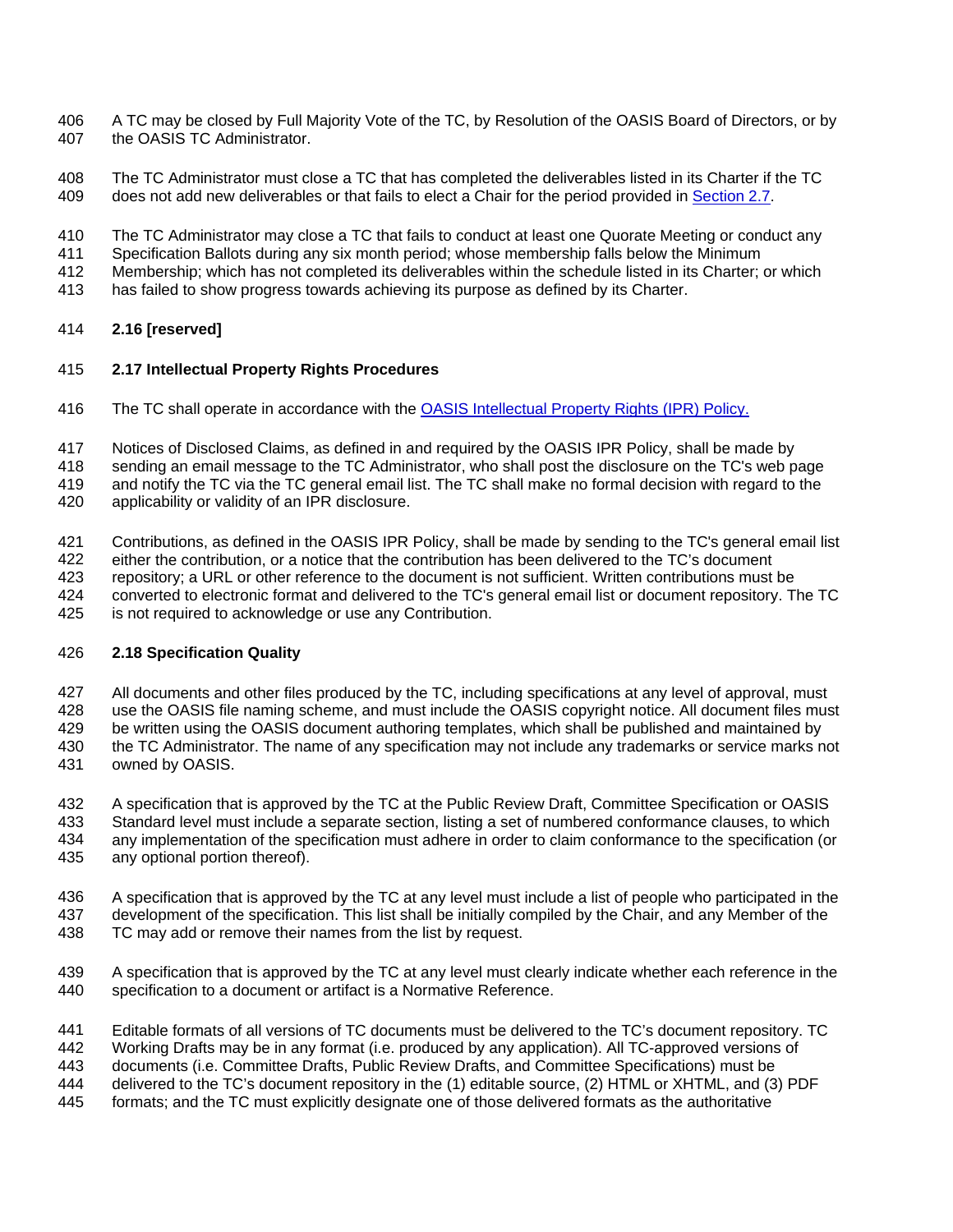<span id="page-12-0"></span>document. Any links published by the TC shall be to the HTML, XHTML and/or PDF formats stored using repositories and domain names owned by OASIS and as approved by the TC Administrator. 446 447

448 449 450 451 452 453 454 455 All normative computer language definitions that are part of the specification, such as XML instances, schemas and Java(TM) code, including fragments of such, must be well formed and valid, and must be provided in separate plain text files. Each text file must be referenced from the specification. Where any definition in these separate files disagrees with the definition found in the specification, the definition in the separate file prevails.A specification may be composed of any number of files of different types, though any such multi-part specification must have a single specification name and version number. Irrespective of the number and status of the constituent parts, the specification as a whole must be approved by a single TC ballot.

456 457 458 459 Any change made to a specification requires a new version or revision number, except for changes made to (a) the approval status, (b) the date, (c) the URIs of the specification as appropriate, (d) the running header/footer, and (e) any approved Designated Cross-Reference Changes, all of which must be made after the approval of the specification as a Committee Draft, Committee Specification, or OASIS Standard.

#### 460 **2.19 Designated Cross-Reference Changes**

461 A TC wishing to update the Normative References or Non-Normative References in one of its OASIS

462 specifications to reflect the outcome of a pending status change in another OASIS specification may do

463 so, by adopting a "Designated Cross-Reference Change" as part of its Specification Approval Motion,

464 465 which must include: (a) a list designating each of the other OASIS specifications (including version

number) that are referenced by that Specification and whose cross-references should conditionally be updated; (b) a reference to this [Section 2.19](#page-12-0); and (c) an acknowledgement that approval and publication of the specification may be delayed by the Designated Cross-Reference Changes. 466 467

- 468 469 The text of a proposed Designated Cross-Reference Change to a specification shall only include for each cross-referenced specification:
- 470 • the current name, version and revision number;
- 471 • the current URI:
- 472 • the expected approval status; and
- 473 • the expected approval date of the cross-referenced specification.

474 475 The effectiveness of a proposed Designated Cross-Reference Change in a specification is conditioned on the resolution of the expected approval action for each cross-referenced specification. Therefore, if a

476 Specification Approval Motion includes proposed Designated Cross-Reference Changes, the

477 effectiveness of the subject specification's approval will be delayed until the resolution of all other cross-

478 referenced specification approval actions. The TC Administrator will withhold announcement and

479 certification of the specification itself until all such cross-referenced resolutions are complete.

480 If the Specification Approval Motion (which includes Designated Cross-Reference Changes) passes,

481 then, when the last cross-referenced approval is resolved, the final approved version will be published

482 483 with all of its conditional descriptions of the cross-referenced specifications updated to reflect their correct status at that time.

## 484 **Section 3. Standards Approval Process**

#### 485 **3.1 Approval of a Committee Draft**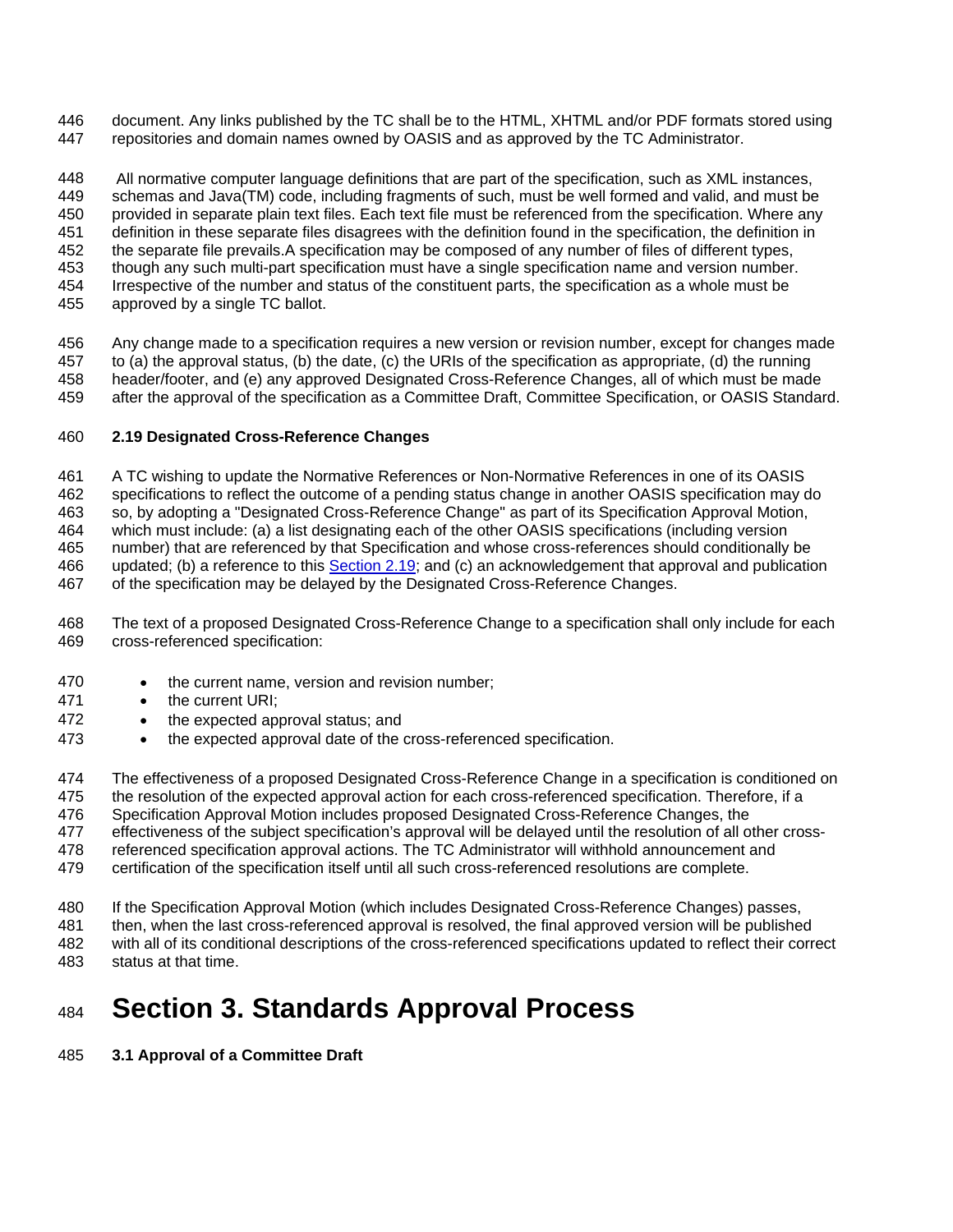- <span id="page-13-0"></span>The TC may at any stage during development of a specification approve the specification as a Committee 486
- Draft. The approval of a Committee Draft shall require a Full Majority Vote of the TC. The TC may 487
- approve a specification, revise it, and re-approve it any number of times as a Committee Draft. 488

#### 489 **3.2. Public Review**

490 491 492 493 494 495 Before the TC can approve its Committee Draft as a Committee Specification the TC must conduct a public review of the work. The decision by the TC to submit the specification for public review requires a Full Majority Vote, and must be accompanied by a recommendation from the TC of external stakeholders who should be notified of the review. The Committee Draft approved to go to review shall be called a Public Review Draft. The public review must be announced by the TC Administrator to the OASIS Membership list and optionally on other public mail lists; the TC Administrator shall at the same time issue

496 a call for IPR disclosure.

497 498 499 Comments from non-TC Members must be collected via the TC's archived public comment facility; comments made through any other means shall not be accepted. The TC must acknowledge the receipt of each comment, track the comments received, and publish to its primary e-mail list the disposition of

500 each comment at the end of the review period.

501 502 No changes may be made to the Public Review Draft during a review. If changes are required the specification must be withdrawn from review then resubmitted.

503 504 505 506 507 508 509 The TC may conduct any number of review cycles (i.e. approval to send a Committee Draft to Public Review, collecting comments, making edits to the specification, etc.). The first public review of a specification must take place for a minimum of 60 days, and any subsequent reviews must be held for a minimum of 15 days. Changes made to a specification after a review must be clearly identified in any subsequent review, and the subsequent review shall be limited in scope to changes made in the previous review. Before starting another review cycle the specification must be re-approved as a Committee Draft and then approved to go to public review by the TC.

510 If Substantive Changes are made to the specification after the public review, whether as a result of public

511 review comments or from TC Member input, then the TC must conduct another review cycle. The

512 513 specification may not be considered for approval by the TC as a Committee Specification until it has undergone a review cycle during which it has received no comments that result in Substantive Changes

514 to the specification.

#### 515 **3.3 Approval of a Committee Specification**

516 517 518 519 520 After the public review of a Public Review Draft the TC may approve the specification as a Committee Specification. If any comments have been received during the most recent Public Review period, that vote may not commence any earlier than 7 days after the last day of that Public Review. The approval of a Committee Specification shall require a Special Majority Vote. The TC Chair shall notify the TC Administrator that the TC is ready to vote on the approval of the specification, and provide to the TC

521 Administrator the location of the editable versions of the specification files. The TC Administrator shall set

522 up and conduct the ballot to approve the Committee Specification.

#### 523 **3.4 Approval of an OASIS Standard**

524 Simultaneously with the approval of a Committee Specification or at a later date, and after three

525 Statements of Use have been presented to the TC, a TC may resolve by Special Majority Vote to submit

- 526 the Committee Specification to the Membership of OASIS for consideration as an OASIS Standard. Upon
- 527 resolution of the TC to submit the specification, its Chair shall submit the following items to the TC
- 528 Administrator: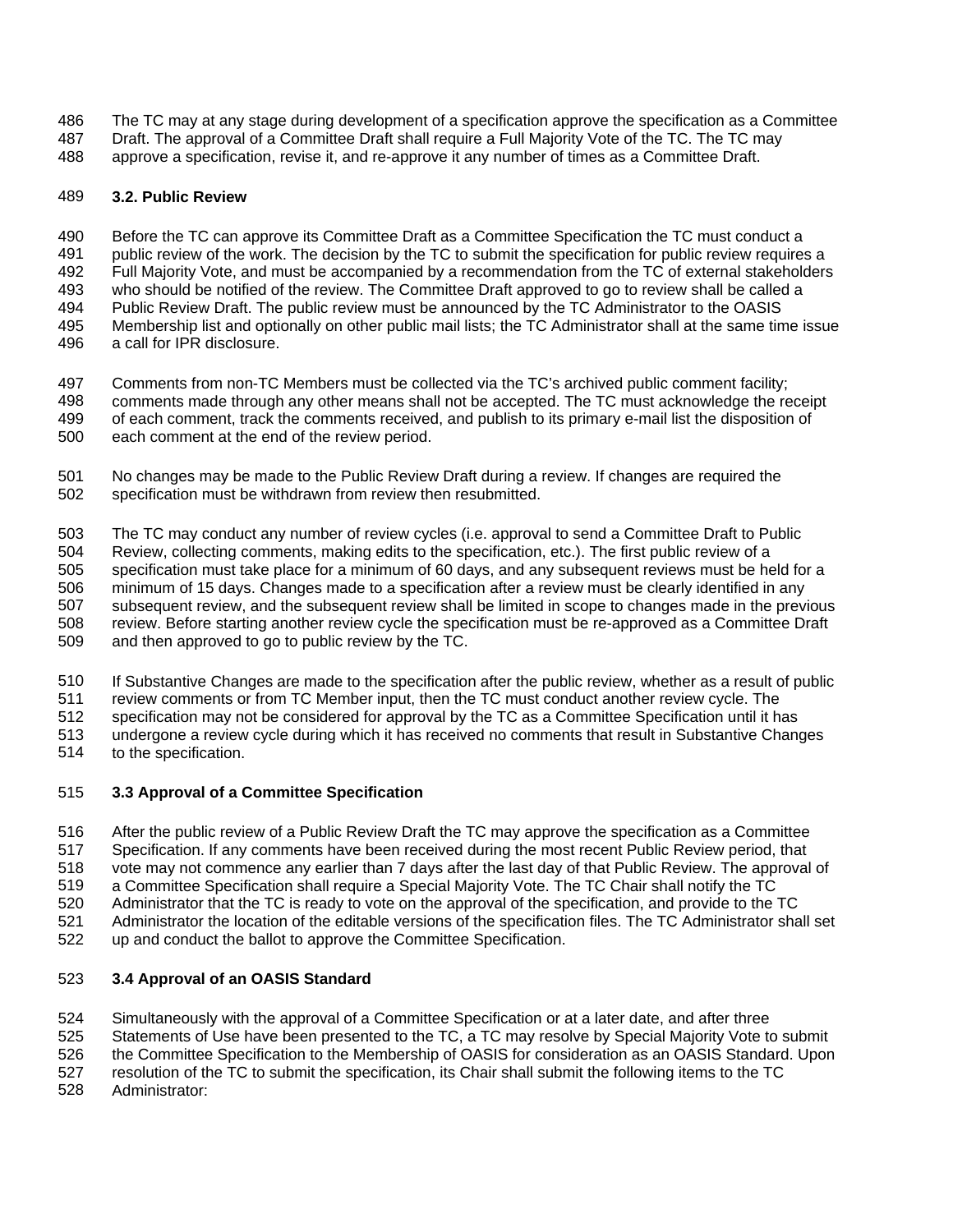- (a) Links to the approved Committee Specification in the TC's document repository, and any appropriate 529
- supplemental documentation for the specification, both of which must be written using the OASIS 530
- templates. The specification may not have been changed between its approval as a Committee 531
- Specification and its submission to OASIS for consideration as an OASIS Standard, except for the 532
- changes on the title page and running footer noting the approval status and date. 533
- 534 (b) The editable version of all files that are part of the Committee Specification;
- 535 536 (c) Certification by the TC that all schema and XML instances included in the specification, whether by inclusion or reference, including fragments of such, are well formed, and that all expressions are valid;
- 537 (d) A clear English-language summary of the specification;
- 538 539 (e) A statement regarding the relationship of this specification to similar work of other OASIS TCs or other standards developing organizations;
- 540 (f) The Statements of Use presented above;

541 542 543 (g) The beginning and ending dates of the public review(s), a pointer to the announcement of the public review(s), and a pointer to an account of each of the comments/issues raised during the public review period(s), along with its resolution;

- 544 545 (h) An account of and results of the voting to approve the specification as a Committee Specification, including the date of the ballot and a pointer to the ballot;
- 546 547 (i) An account of or pointer to votes and comments received in any earlier attempts to standardize substantially the same specification, together with the originating TC's response to each comment;
- 548 (j) A pointer to the publicly visible comments archive for the originating TC;
- 549 (k) A pointer to any minority reports delivered by one or more Members who did not vote in favor of
- 550 approving the Committee Specification, which report may include statements regarding why the member
- 551 voted against the specification or that the member believes that Substantive Changes were made which
- 552 have not gone through public review; or certification by the Chair that no minority reports exist.
- 553 554 555 556 The above submission must be made by the 15th of any month to the TC Administrator, who shall have until the end of the month to complete administrative processing and checking for completeness and correctness of the submission. If the submission is incomplete it shall be rejected but may be resubmitted at a later time.
- 557 558 559 560 561 562 563 564 565 566 The TC that originated the specification may resolve by Special Majority Vote to withdraw the proposed specification at any point after it is submitted to the TC Administrator for administrative processing and before the start of the voting period. No part of the submission may be changed or altered in any way after being submitted to the TC Administrator, including by Errata or corrigenda. Errata, corrigenda or other changes to a Committee Specification are not permitted after its submission for OASIS Standard approval; if changes are required the Committee Specification must be withdrawn by the TC, edited, reapproved as a Committee Specification, and then may be resubmitted as a proposed OASIS Standard. Proposed changes of any kind to a Committee Draft or Committee Specification may be maintained by a Technical Committee, but do not have any approval status until incorporated into a revised Committee Draft or Committee Specification.
- 567 568 The TC Administrator shall submit the proposal to the OASIS Membership by the first day of the following month. The first 15 days of that month shall be used by the membership to familiarize themselves with the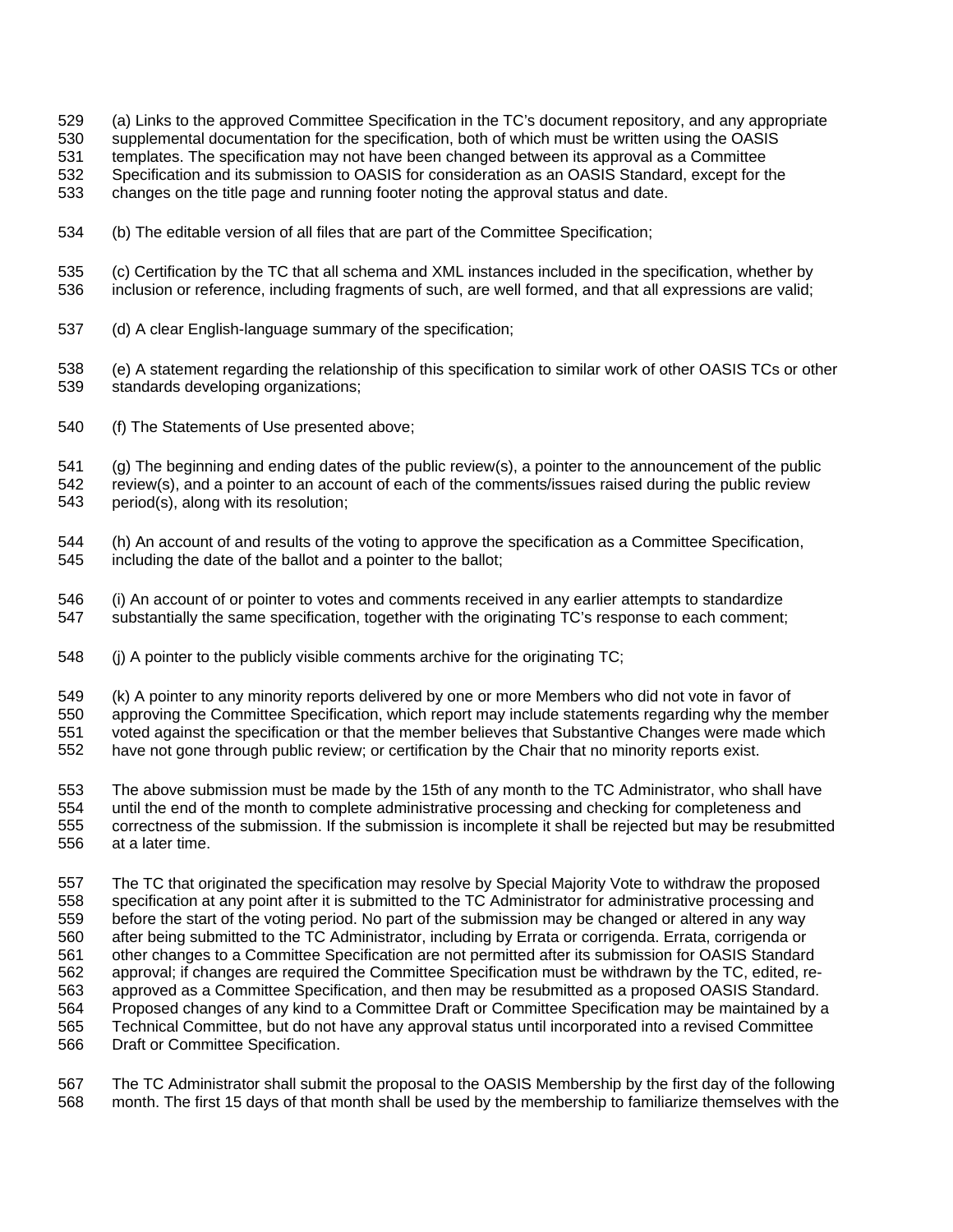- <span id="page-15-0"></span>submission. Voting shall start on the 16th of the month. The voting representatives of those OASIS 569
- Organizational Members who were members at the beginning of the familiarization period are eligible to 570
- vote, and must cast their ballots by the end of the month. 571

572 573 574 575 576 In votes upon proposed OASIS Standards, each OASIS Organizational Member shall be entitled to cast one vote. Votes shall be cast via the publicly archived electronic voting facility supplied by OASIS. Ballots shall be publicly visible during voting and may be changed up until the end of the voting period. The results of a vote on a proposed standard shall be provided to the membership and to the TC no later than seven days following the close of the voting period.

- 577 If at the end of the voting period at least 15 percent of the voting OASIS Membership has voted to
- 578 579 580 approve the proposed standard, and if no votes have been cast to disapprove the proposed standard, it shall become an OASIS Standard immediately following the end of the voting period. If negative votes have been cast amounting to 25 percent or more of the votes cast, or if less than 15 percent of the voting
- 581 OASIS Membership has cast positive votes to approve the proposed standard, the ballot is deemed to
- 582 have failed and the submission fails.
- 583 However, if negative votes are cast amounting to less than 25 percent of the votes that have been cast,
- 584 the TC shall be notified of the negative votes, after which the TC shall have 30 days to take one of the
- 585 following actions by Resolution of a Special Majority Vote: (a) request the TC Administrator to approve
- 586 the specification as submitted despite the negative votes; (b) withdraw the submission entirely; or
- 587 (c) submit an amended specification, in which case the amended submission shall be considered as if it
- 588 were a new submission, except that information regarding previous votes and any disposition of
- 589 590 comments received in previous votes shall accompany the amended submission. If the originating TC upon notification of negative votes takes no formal action within the 30 days allocated for consideration of
- 591 the results, then the specification shall not become an OASIS Standard.
- 592 593 Failure of a ballot for any reason shall not prevent a later version of the same specification from being submitted again as specified in this section.

#### 594 **3.5 Approved Errata**

- 595 596 A TC may approve a set of Errata to an OASIS Standard as "Approved Errata" to the corrected specification by:
- 597 598 599 (a) Adopting the set of proposed corrections as a Committee Draft, in the form of a list of changes, and optionally accompanied by a copy of the original specification text marked to incorporate the proposed changes.
- 600 601 (b) Confirming by Full Majority Vote that the proposed corrections do not constitute a Substantive Change.
- 602 603 (c) Submitting the proposed corrections for a 15-day public review, and completing that review, pursuant to Section 3.2.
- 604 605 (d) After the public review, confirming the proposed corrections as Approved Errata by a Full Majority Vote.

606 607 608 Once approved, the Approved Errata shall be with the specification it corrects, in any publication of that specification. Disposition of Approved Errata must be identified in the subsequent Public Review Draft of the corrected specification.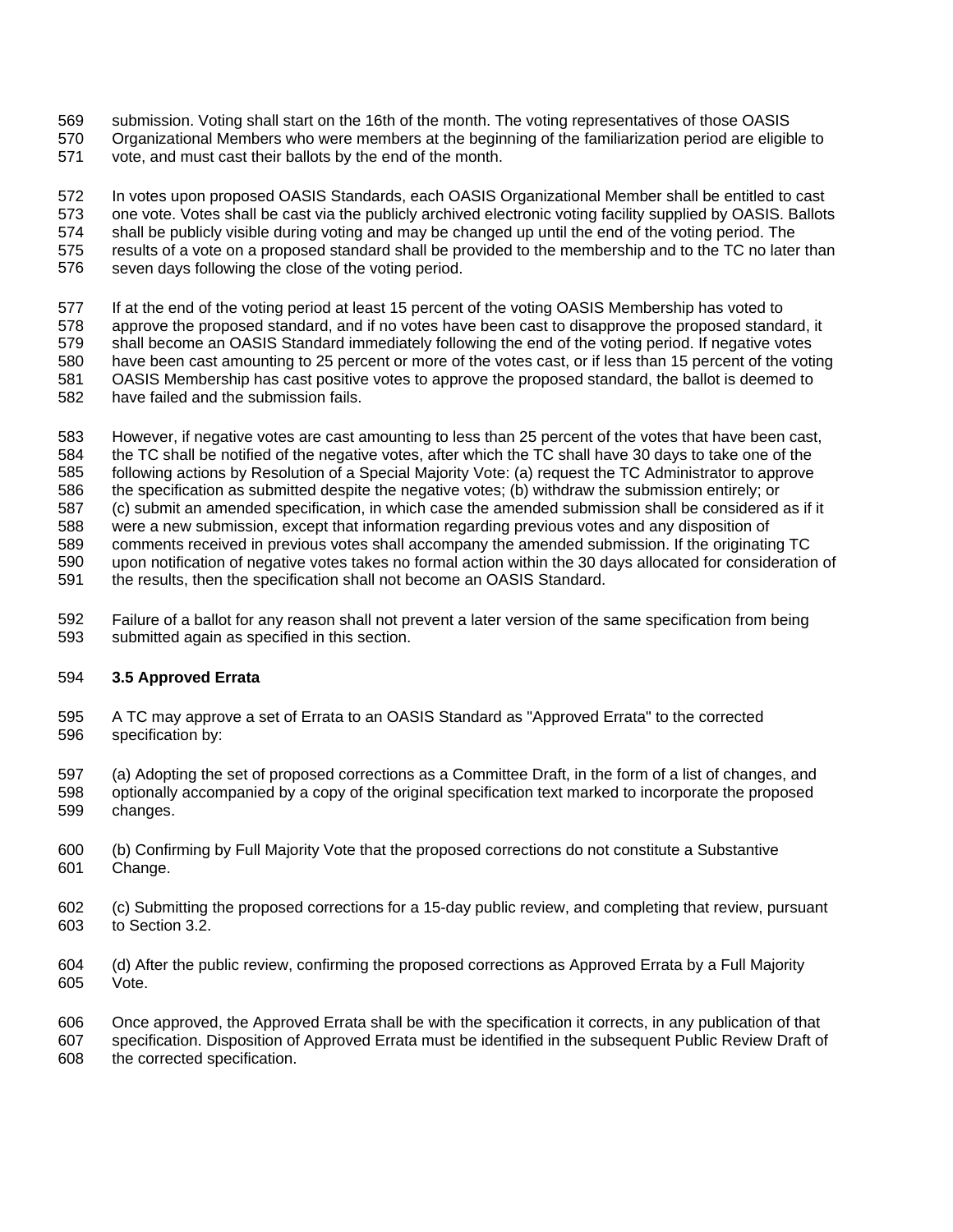<span id="page-16-0"></span>A TC may not adopt Approved Errata to an OASIS Standard more than once in any consecutive sixmonth period. 609 610

### 611 612 **Section 4. Board of Directors Involvement in the Standards Process**

#### 613 **4.1 OASIS TC Administrator**

614 The "OASIS TC Administrator," as defined in Section 1 of this TC Process, shall act as the Technical

615 616 Committee Liaison to the Board for the purpose of keeping the Board apprised of activities related to the TC Process. The specific duties of the TC Liaison shall be specified by the Board in consultation with the

617 TC Administrator but shall, at a minimum, provide for the submission to the Board of a notice when a

618 proposal has been received for the creation of a new TC and when a TC submits a Committee

619 Specification to OASIS for consideration as an OASIS Standard. Such notice shall be delivered via email

620 to the Board immediately upon the receipt of the submission by the TC Administrator. The TC

621 Administrator shall also send a copy of proposals for the creation of new TCs to the Technical Advisory

622 Board (TAB) for their comment.

623 Notwithstanding anything to the contrary contained in this TC Process, upon majority vote of the

624 members of the Board at a meeting thereof duly called and constituted, the creation of a new TC may be

625 prevented, or a proposed OASIS Standard may be withheld from voting by OASIS membership; the

626 proposal or the submission shall be returned to the proposers or the sponsoring TC for additional

627 consideration, with an explanation of the reasons for such action.

628 629 The Board of Directors may amend this TC Process at any time and from time to time at its sole discretion.

#### 630 **4.2 Appeals**

- 631 Any group of three or more Eligible Persons who believe that
- 632 • an action taken or not taken by or with respect to TCs, or
- 633 • an action taken or not taken by the TC Administrator,
- 634 635 is in violation of the procedures set forth in this TC Process or OASIS policies specified by the OASIS Board of Directors, may appeal such action or inaction.

636 637 638 639 Appellants shall file a complaint within 30 days of the action being appealed or at any time with respect to an inaction. The complaint shall state the nature of the objection(s), including any direct and material adverse effects upon the appellants; the section(s) of this TC Process or OASIS policies at issue; the actions or inactions at issue; and the specific remedial action(s) that would satisfy the appellants'

640 concerns. Previous efforts to resolve the objection(s) and the outcome of each shall be noted.

- 641 Appeals regarding actions or inactions of a TC must be made to the TC Administrator.
- 642 643 Appeals regarding actions or inactions of the TC Administrator must be made to the OASIS Board of Directors.

644 645 646 In the case of an appeal to the TC Administrator: within 15 days of receipt of the complaint, the TC Administrator shall provide a copy of the complaint to the TC; and within 30 days of such receipt, shall render a decision, with a copy to the TC.